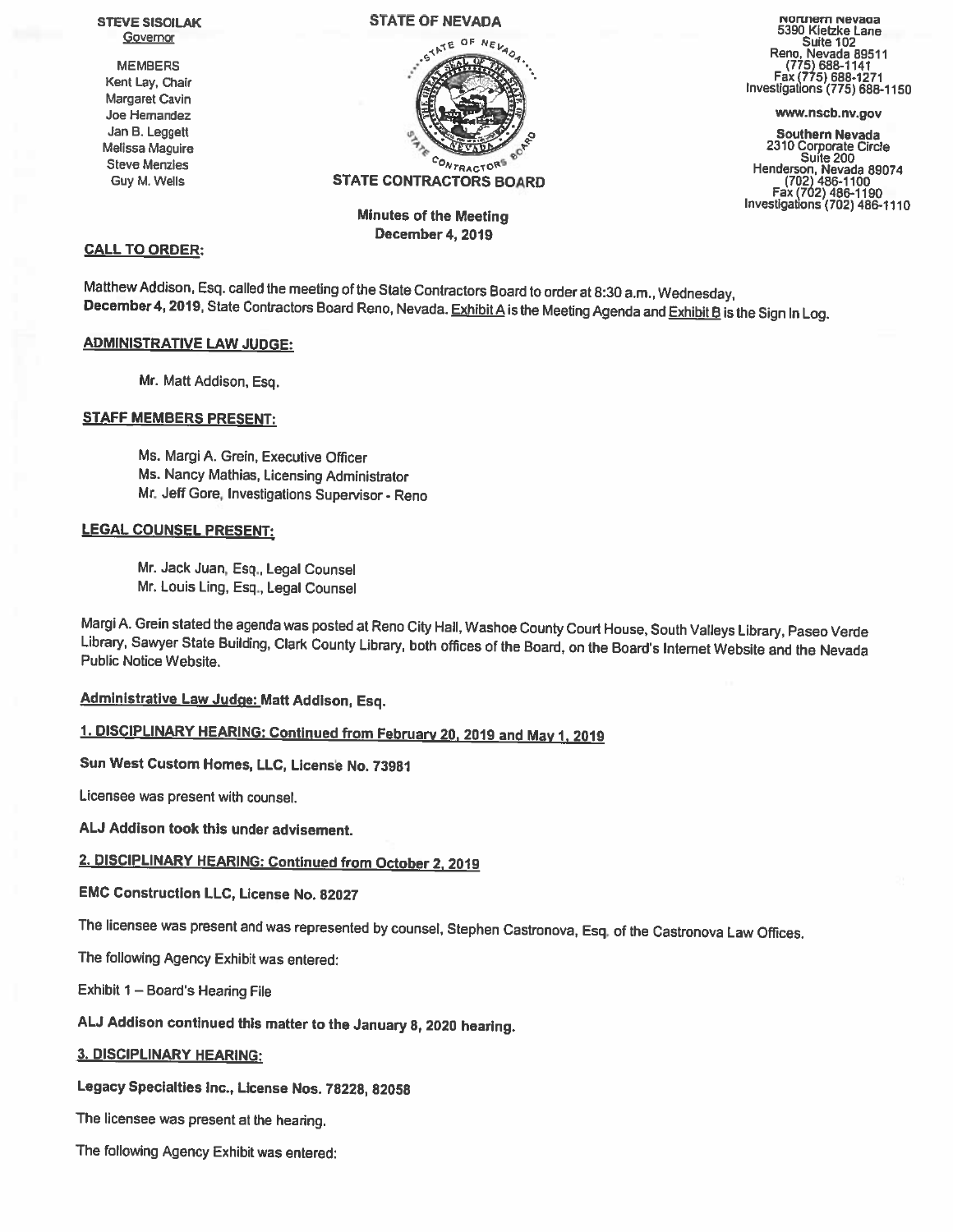Exhibit <sup>I</sup> — Board's Hearing File

AU Addison took this matter under advisement.

## 4. DISCIPLINARY HEARING:

Carrasco Concrete Inc., License No. 50876

The licensee was present at the hearing.

The following Agency Exhibit was entered:

Exhibit <sup>1</sup> — Board's Hearing File

ALJ Addison found the Respondent Carrasco Concrete Inc., license number 50876 guilty of one (1) violation of NRS 624.3011(1)(b)(2) failure to comply with the safety laws or labor laws of the state; one (1) violation of NRS Board's investigative fees in the amount of \$1,718. Fines and fees shall be paid by December 18, 2019, provide satisfaction of judgement and provide DIR documents to the Board. If Respondent fails to comply by close of business<br>on January 8, 2020, license number 50876 will automatically be revoked.

## 5. DISCIPLINARY HEARING:

CNS Construction Inc., License No. 48077

The licensee was present at the hearing.

The following Agency Exhibit was entered:

Exhibit <sup>1</sup> — Board's Hearing File

ALJ Addison found the Respondent CNS Construction Inc., license number 48077 guilty of one (1) violation of NRS 624.3011(1)(b)(2) failure to comply with the safety laws or labor laws of the state; one (1) violation of NRS

### 6. DISCIPLINARY HEARINGS:

Mechanical Technologies Corp, License No. <sup>50884</sup>

The licensee was present at the hearing.

The following Agency Exhibit was entered:

## Exhibit <sup>1</sup> — Board's Hearing File

ALJ Addison found the Respondent Mechanical Technologies Corp, license number 50884 guilty of violating NRS<br>624.3013(3) failure to establish financial responsibility and NRS 624.302(6) failing to comply with a written requ

Ranger Construction, License No. 66473

The licensee was present at the hearing.

The following Agency Exhibit was entered:

Exhibit <sup>1</sup> — Board's Hearing File